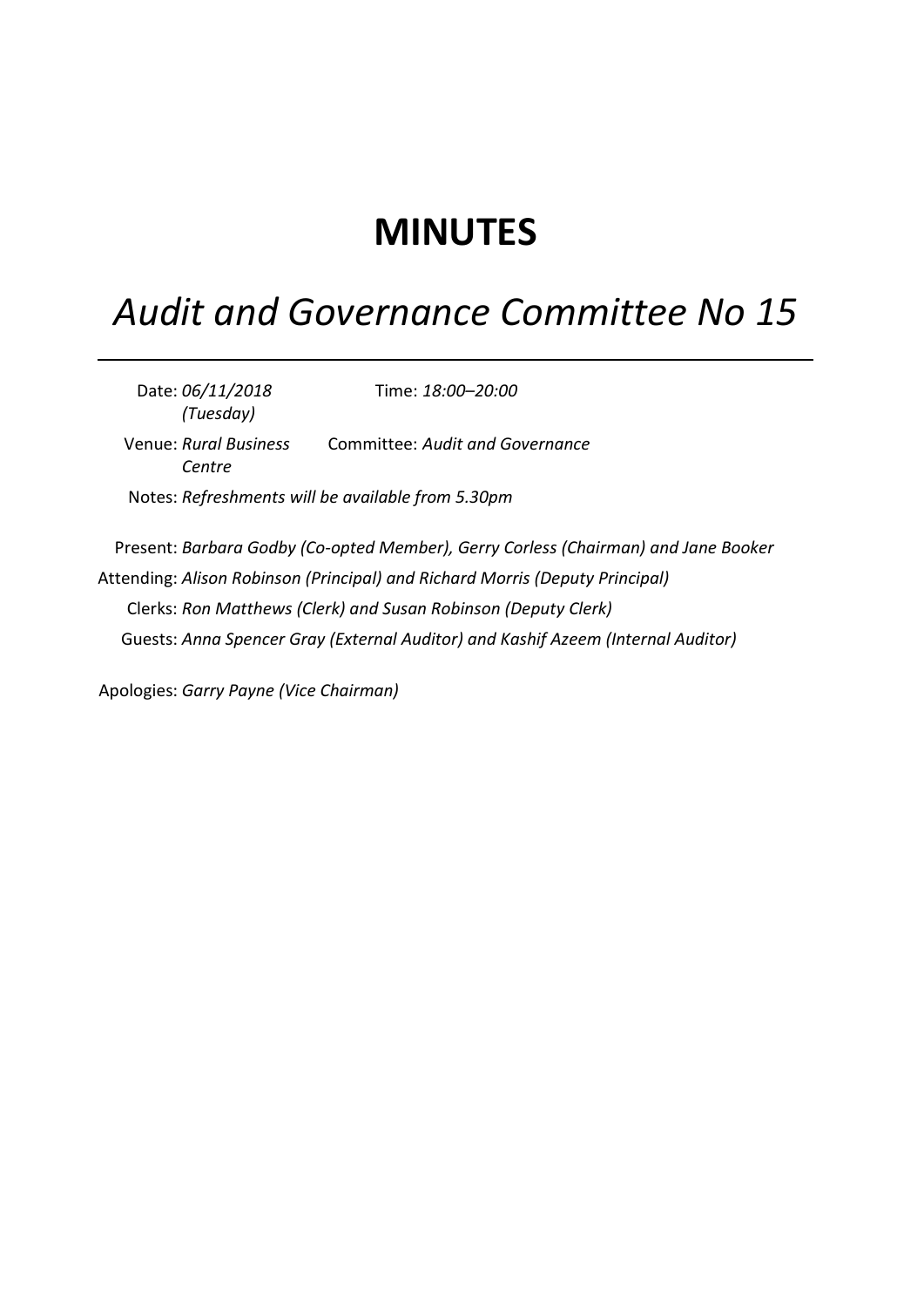| <b>Public Minutes</b>          |                                                                                                                                                                                   |                                                                                                                                                                                                                                                                                                                                                                                                                                                                                                                                                                                               |          |
|--------------------------------|-----------------------------------------------------------------------------------------------------------------------------------------------------------------------------------|-----------------------------------------------------------------------------------------------------------------------------------------------------------------------------------------------------------------------------------------------------------------------------------------------------------------------------------------------------------------------------------------------------------------------------------------------------------------------------------------------------------------------------------------------------------------------------------------------|----------|
| Item number:<br>(and category) | Item description:                                                                                                                                                                 |                                                                                                                                                                                                                                                                                                                                                                                                                                                                                                                                                                                               | Queries: |
| 42.18<br><b>Decision</b>       | <b>Attendance of College Staff and Audit Representatives</b><br><b>Governance Committee states:</b><br>desirable and necessary".<br>members of the Committee.<br><b>Resolved:</b> | Section 8.1 of the current Constitution and Terms of Reference for the Audit &<br>"The Principal or any other senior manager who is responsible for the College's<br>internal control and representatives of the External and Internal Auditors shall<br>normally attend meetings at the invitation of the Committee, and the Committee<br>shall have the power to invite such other persons to attend meetings as may be<br>A warm welcome was extended to the internal and external audit representatives,<br>Kashif Azeem and Anna Spencer Gray. They were introduced to the Principal and |          |
|                                | External and Internal Audit representatives attend the meeting.                                                                                                                   | Audit & Governance Committee confirmed College Management staff and the                                                                                                                                                                                                                                                                                                                                                                                                                                                                                                                       |          |
| 43.18<br>Record                | <b>Apologies for Absence</b><br>Apologies for absence had been received from Garry Payne.                                                                                         |                                                                                                                                                                                                                                                                                                                                                                                                                                                                                                                                                                                               |          |
| 44.18                          |                                                                                                                                                                                   | Appointment of Chair and Vice Chair of the Audit and Governance Committee                                                                                                                                                                                                                                                                                                                                                                                                                                                                                                                     |          |
| Decision                       | proposed they serve for a fourth year in office.                                                                                                                                  | The outgoing Chair and Vice Chair were eligible for re-election and the Committee                                                                                                                                                                                                                                                                                                                                                                                                                                                                                                             |          |
|                                | Following due process it was                                                                                                                                                      |                                                                                                                                                                                                                                                                                                                                                                                                                                                                                                                                                                                               |          |
|                                | <b>Resolved:</b>                                                                                                                                                                  |                                                                                                                                                                                                                                                                                                                                                                                                                                                                                                                                                                                               |          |
|                                | Committee for the academic year 2018 / 2019.<br>2.<br>Committee for the academic year 2018 / 2019.                                                                                | 1. That Gerry Corless be re-appointed Chair of Audit & Governance<br>That Garry Payne be re-appointed as Vice Chair of Audit & Governance                                                                                                                                                                                                                                                                                                                                                                                                                                                     |          |
| 45.18<br>Decision              | <b>Minutes of the Previous Meeting</b>                                                                                                                                            |                                                                                                                                                                                                                                                                                                                                                                                                                                                                                                                                                                                               |          |
|                                | as a true and correct record.                                                                                                                                                     | The public minutes of the Audit and Governance Committee meeting number 14<br>held on Tuesday 26 June 2018, published on the Extranet, were signed and agreed                                                                                                                                                                                                                                                                                                                                                                                                                                 |          |
| 46.18<br>Record                | <b>Declarations of Interest</b>                                                                                                                                                   |                                                                                                                                                                                                                                                                                                                                                                                                                                                                                                                                                                                               |          |
|                                | agenda                                                                                                                                                                            | There were no declarations of interest made in respect of items on the public                                                                                                                                                                                                                                                                                                                                                                                                                                                                                                                 |          |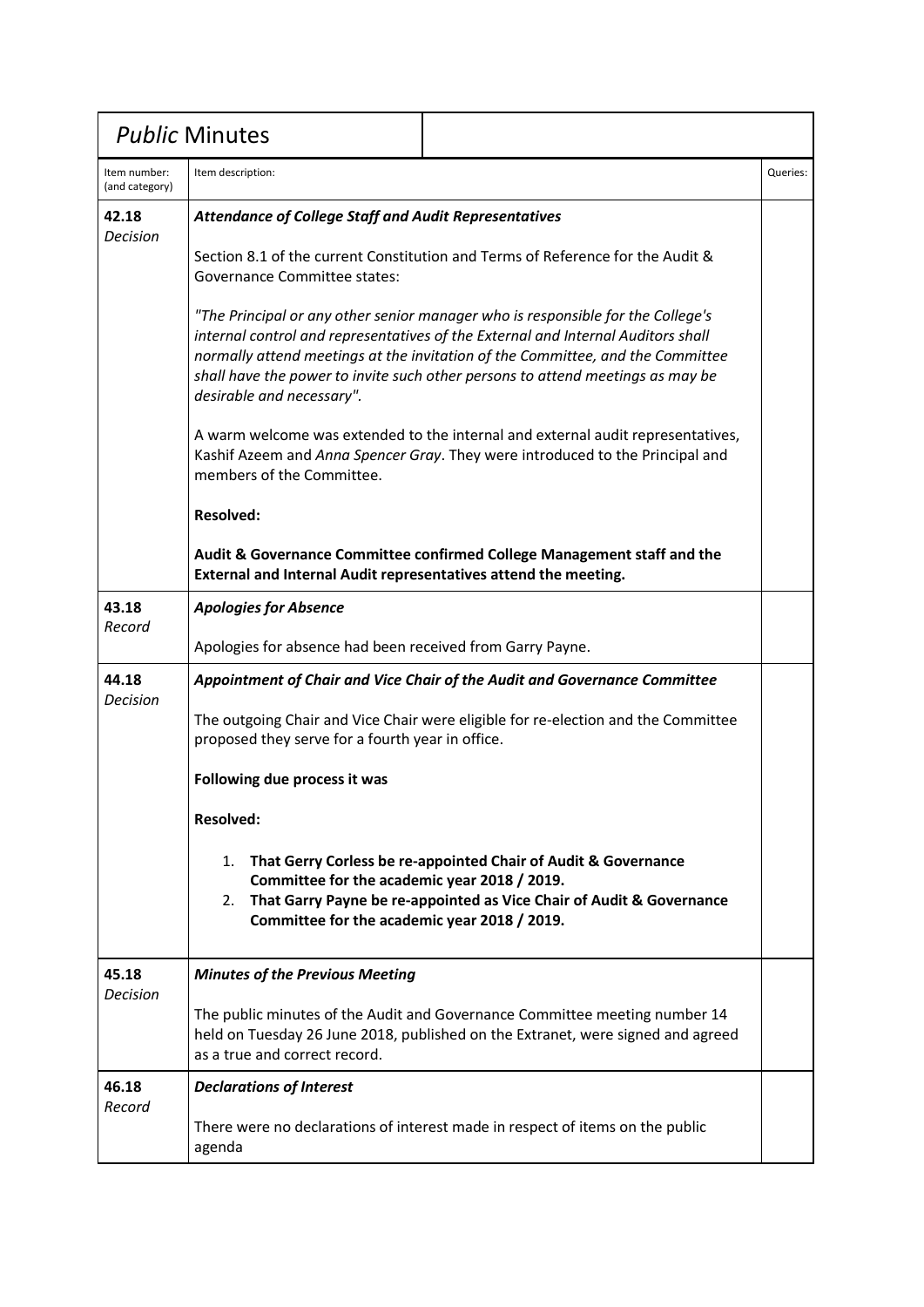| 47.18<br>Decision | Financial Statements Auditors Draft Management Letter year ending 31 July 2018                                                                                                                                                                                                                                                                                                                                                                                                                                            |
|-------------------|---------------------------------------------------------------------------------------------------------------------------------------------------------------------------------------------------------------------------------------------------------------------------------------------------------------------------------------------------------------------------------------------------------------------------------------------------------------------------------------------------------------------------|
|                   | RSM's Audit Partner responsible for Myerscough College, Anna Spencer-Gray was in<br>attendance at the meeting and presented the Financial Statements and the Audit<br>Findings Report to the Committee and responded to questions.                                                                                                                                                                                                                                                                                        |
|                   | The draft Report and Financial Statements for the year ended 31 July 2018 had<br>been included to provide supporting information and would be considered at the<br>Finance and Resources Committee meeting on 4th December 2018.<br>Some amendments to the accuracy of the text in the Governance section were                                                                                                                                                                                                            |
|                   | agreed.<br>In brief members noted, income had increased, largely due to 16-18 funding, and<br>expenditure had increased to a larger extent than income. The surplus at £29k was<br>lower than budget. Those present referred to good performance in the context of<br>the external environment, though at a level beneath their comfort zone.                                                                                                                                                                             |
|                   | The external audit of the financial statements for the year ended 31 July 2018 was<br>complete subject only to the reconciliation of ESFA funding receivable for the year<br>to the final ILR (Individualised Learner Return).                                                                                                                                                                                                                                                                                            |
|                   | The report included the proposed Letters of Representation in respect of both the<br>Financial Statements and Regularity Assurance (pages 14 to 19). The letters would<br>be signed at the Corporation meeting on 11th December 2018.                                                                                                                                                                                                                                                                                     |
|                   | The Auditors Report lodged within the Financial Statements (pages 24 and 25) state:<br>In our opinion the Financial statements:                                                                                                                                                                                                                                                                                                                                                                                           |
|                   | Give a true and fair view of the College's affairs as at 31st July 2018 and of<br>$\bullet$<br>the Colleges surplus of income over expenditure for the year then ended.<br>Have been properly prepared in accordance with United Kingdom Generally<br>$\bullet$<br>Accepted Accounting Practice.                                                                                                                                                                                                                          |
|                   | The Audit Findings Report highlights key points:                                                                                                                                                                                                                                                                                                                                                                                                                                                                          |
|                   | RSM had nothing to report in respect of additional audit, accounting and<br>regularity issues identified during their audit and regularity work (page 7).<br>No unadjusted or adjusted misstatements in the financial statements (page<br>8).<br>RSM having nothing to report in respect of impropriety issues from their                                                                                                                                                                                                 |
|                   | work undertaken in respect of the regularity audit (page 9).<br>RSM have nothing to report in respect of significant deficiencies in internal<br>$\bullet$<br>control from their work performed during the audit (page 10).                                                                                                                                                                                                                                                                                               |
|                   | As Governors were aware, the College was chosen through random sampling for an<br>ESFA funding audit that took place during September and October 2018 with the<br>final 2017/18 funding reconciliation having been completed 18th October, enabling<br>submission of the final ILR 31 October 2018.                                                                                                                                                                                                                      |
|                   | Governors recognised that the final funding reconciliation and ILR were completed<br>post preparation of the financial statements and external audit fieldwork, and as a<br>consequence the final funding reconciliation will be reflected in an updated version<br>of the audited Financial Statements to be presented to the Finance & Resources<br>Committee 4th December 2018. Members noted the funding reconciliation reduced<br>the College's income for the year by £68k. This has been discussed and agreed with |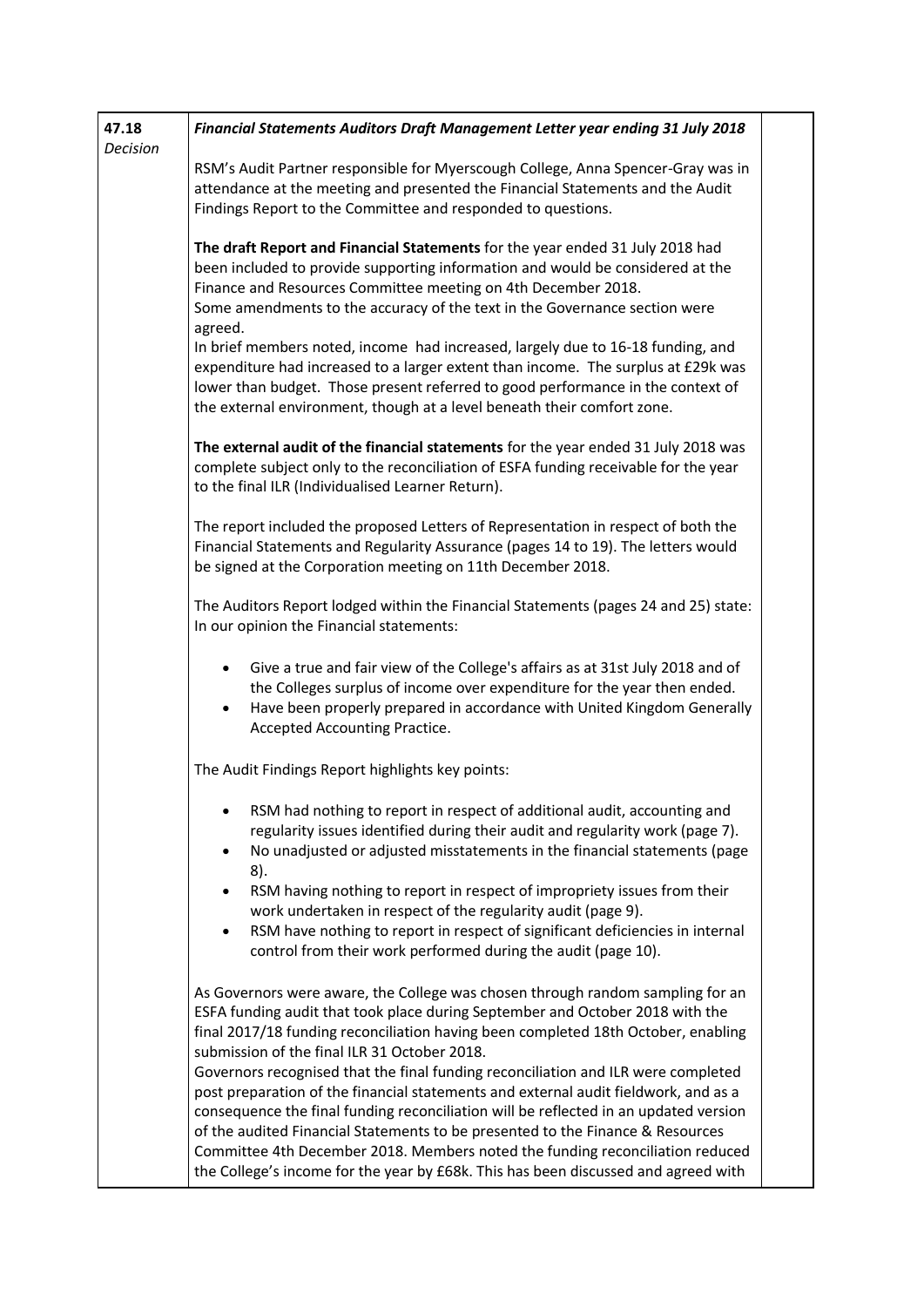|                          | the external auditors.                                                                                                                                                                                                                                                                                                                                                                                                                                                                                                                                                                                                                                                       |  |
|--------------------------|------------------------------------------------------------------------------------------------------------------------------------------------------------------------------------------------------------------------------------------------------------------------------------------------------------------------------------------------------------------------------------------------------------------------------------------------------------------------------------------------------------------------------------------------------------------------------------------------------------------------------------------------------------------------------|--|
|                          | This final reconciliation does not affect the Audit & Governance's Committee's<br>review of the Financial Statements and Regularity Assurance in respect of control<br>issues included in the financial statements, regularity report of the auditors or the<br>letters of representation.                                                                                                                                                                                                                                                                                                                                                                                   |  |
|                          | RSM would sign the regularity conclusion, " In the course of our work nothing has<br>come to our attention which suggests that in all material respects the expenditure<br>disbursed and the income received during the period 1 August 2017 to 31 July 2018<br>has not been applied to purposes intended by Parliament and the financial<br>transactions do not conform to the authorities which govern them."                                                                                                                                                                                                                                                              |  |
|                          | Audit & Governance Committee made comment on various aspects of the report as<br>they considered it section by section.                                                                                                                                                                                                                                                                                                                                                                                                                                                                                                                                                      |  |
|                          | It was observed that in terms of capitalisation there was a large number of fully<br>written off items prompting a suggested analysis of depreciation time frame. The<br>matter was referred to Finance & Resources Committee to investigate.                                                                                                                                                                                                                                                                                                                                                                                                                                |  |
|                          | The Deputy Principal Finance & Corporate Services would provide assurance on<br>College Corporation Tax thresholds, through regular review. It was noted that<br>following the budget, the threshold would be raised.                                                                                                                                                                                                                                                                                                                                                                                                                                                        |  |
|                          | The Auditor made comment on the 'High quality set of accounts' and wished to pass<br>her thanks to the Finance team and in particular the Director of Finance, Janet<br>Whiteside.                                                                                                                                                                                                                                                                                                                                                                                                                                                                                           |  |
|                          | In the Emerging Issues section, members gave focus to 'making tax digital'. Finance<br>& Resources Committee noted complex changes ahead and were pleased to be<br>informed that management and the IT Department were looking at systems.                                                                                                                                                                                                                                                                                                                                                                                                                                   |  |
|                          | <b>Resolved:</b>                                                                                                                                                                                                                                                                                                                                                                                                                                                                                                                                                                                                                                                             |  |
|                          | That the External Audit Findings Report for the year ended 31 July 2018 be<br>1.<br>commended to Corporation for approval.<br>That the Auditors Opinion in respect of the Financial Statements Audit and<br>2.<br>Conclusion in respect of the Regularity Audit for 2017 / 2018 be<br>commended to Corporation for approval and signatures.<br>That the Letters of Representation be commended to Corporation for<br>3.<br>signature by the Chair and Principal.<br>That the external auditor attend the 4th December Finance & Resources<br>4.<br>Committee.<br>5. That a report on Capitalisation be submitted to a future Finance &<br><b>Resources Committee meeting</b> |  |
| 48.18<br><b>Decision</b> | <b>Internal Audit Progress Report and Summary Report</b>                                                                                                                                                                                                                                                                                                                                                                                                                                                                                                                                                                                                                     |  |
|                          | The internal Auditor was present at the meeting and supported Audit and<br>Governance Committee in their consideration of the Internal Audit summary and<br>progress reports.                                                                                                                                                                                                                                                                                                                                                                                                                                                                                                |  |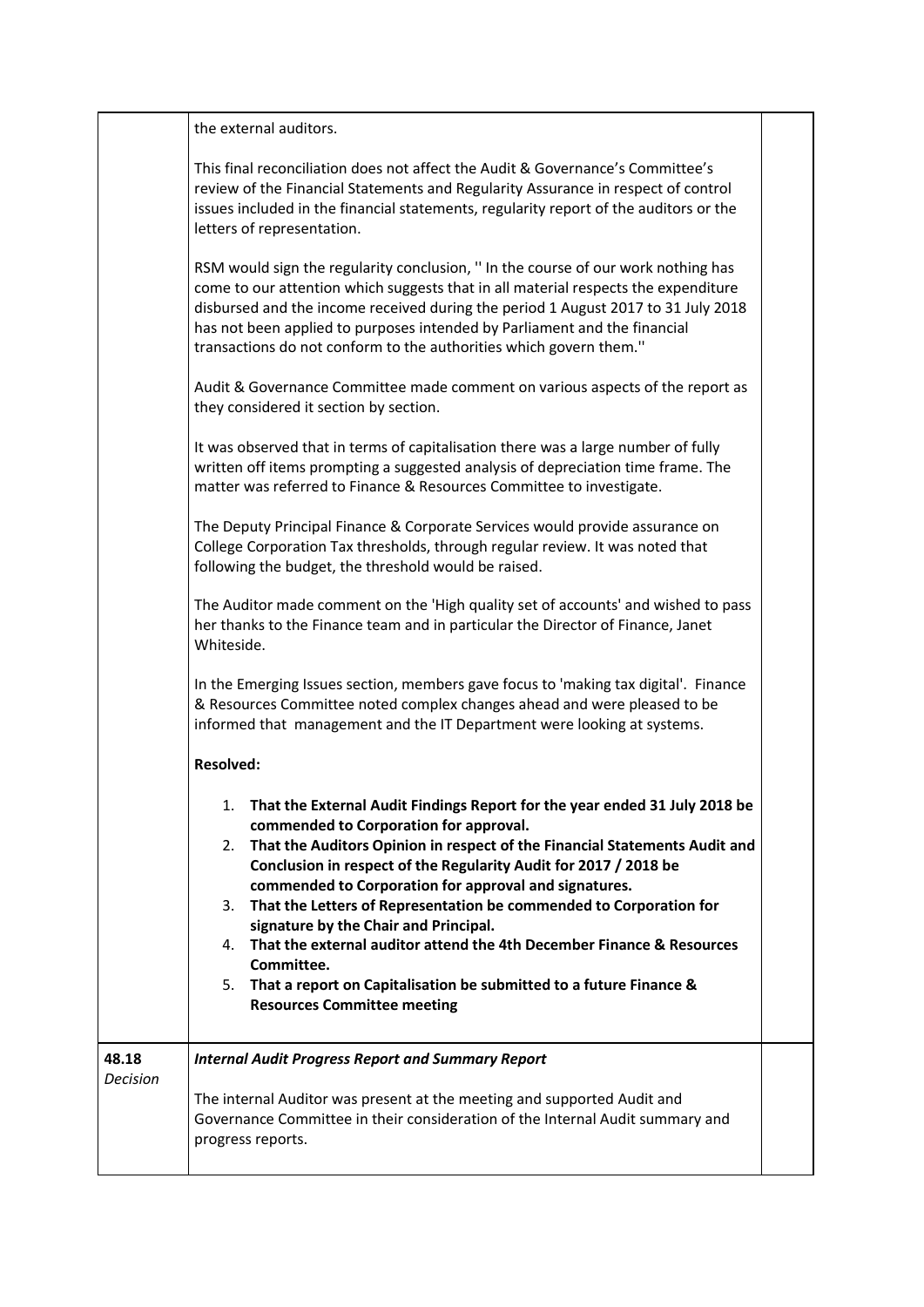|                   | Annual Summary Report for 2017 / 2018<br>The audit assignment findings feed into the College's assurance framework and<br>support management to inform and update the organisation's risk profile.<br>The report provided a summary of work delivered during the year. The work had<br>been planned and delivered as a series of 'agreed upon procedures', delivering<br>reviews and testing in areas at the request of management and the Audit and<br>Governance Committee.<br>There were 16 management actions monitored through the GDPR action Plan which<br>were reported later in the meeting.<br>The 7 actions identified during the year had all been completed<br>The auditors confirmed that the 11 management actions from year 2016 / 17 had<br>been fully implemented or superseded. |  |
|-------------------|----------------------------------------------------------------------------------------------------------------------------------------------------------------------------------------------------------------------------------------------------------------------------------------------------------------------------------------------------------------------------------------------------------------------------------------------------------------------------------------------------------------------------------------------------------------------------------------------------------------------------------------------------------------------------------------------------------------------------------------------------------------------------------------------------|--|
|                   | <b>RSM Internal Audit Progress Report</b><br>The internal audit plan for 2018/19 had been approved by the Audit and<br>Governance Committee following its meeting in June 2018. The assignments had<br>been agreed and the first, a review of General Data Protection Regulations (GDPR)<br>implementation in the college, would commence week 19th November 2018.<br>The Safeguarding Framework review has been postponed to February 2019 to take<br>into account the appointment of the Director of Student Support & Welfare (from 1                                                                                                                                                                                                                                                           |  |
|                   | November 2018).<br>In addition to the 2018/19 internal audit plan, College had requested an additional<br>Procurement Framework Advisory Review following the Finance and Resources<br>Committee meeting on 18 September 2018.<br>Governors received a verbal update on the audit which looked at internal<br>procurement processes. Governors would receive a briefing on the findings on 20th<br>November prior to the Governor training event. This briefing would include<br>proposed next steps linked to recognised good practice, taking into account data<br>and IT requirements.                                                                                                                                                                                                          |  |
|                   | <b>Subcontracting Controls</b><br>As part of the funding agreements, College had requested a review of its Sub<br>Contracting Controls to meet external assurance requirements from the ESFA. The<br>review had been conducted in June 2018 in line with the agreed scope of work as set<br>out in a separate engagement letter and the certificate was issued and relayed to<br>the ESFA according to time frames.<br>The work identified 2 low actions, linking to policies and procedures, both of which<br>had been completed.                                                                                                                                                                                                                                                                 |  |
|                   | Myerscough College Internal Audit Progress Report.<br>The College's action tracking report provided detail of 7 recommendations, 6 had<br>been completed and 1 was ongoing.                                                                                                                                                                                                                                                                                                                                                                                                                                                                                                                                                                                                                        |  |
|                   | <b>Resolved:</b><br>That the Internal Audit Reports be received.                                                                                                                                                                                                                                                                                                                                                                                                                                                                                                                                                                                                                                                                                                                                   |  |
| 49.18<br>Decision | <b>General Data Protection Regulations (GDPR) Update Report</b>                                                                                                                                                                                                                                                                                                                                                                                                                                                                                                                                                                                                                                                                                                                                    |  |
|                   | The report contained an update on the activities taken to support full compliance to<br>GDPR.                                                                                                                                                                                                                                                                                                                                                                                                                                                                                                                                                                                                                                                                                                      |  |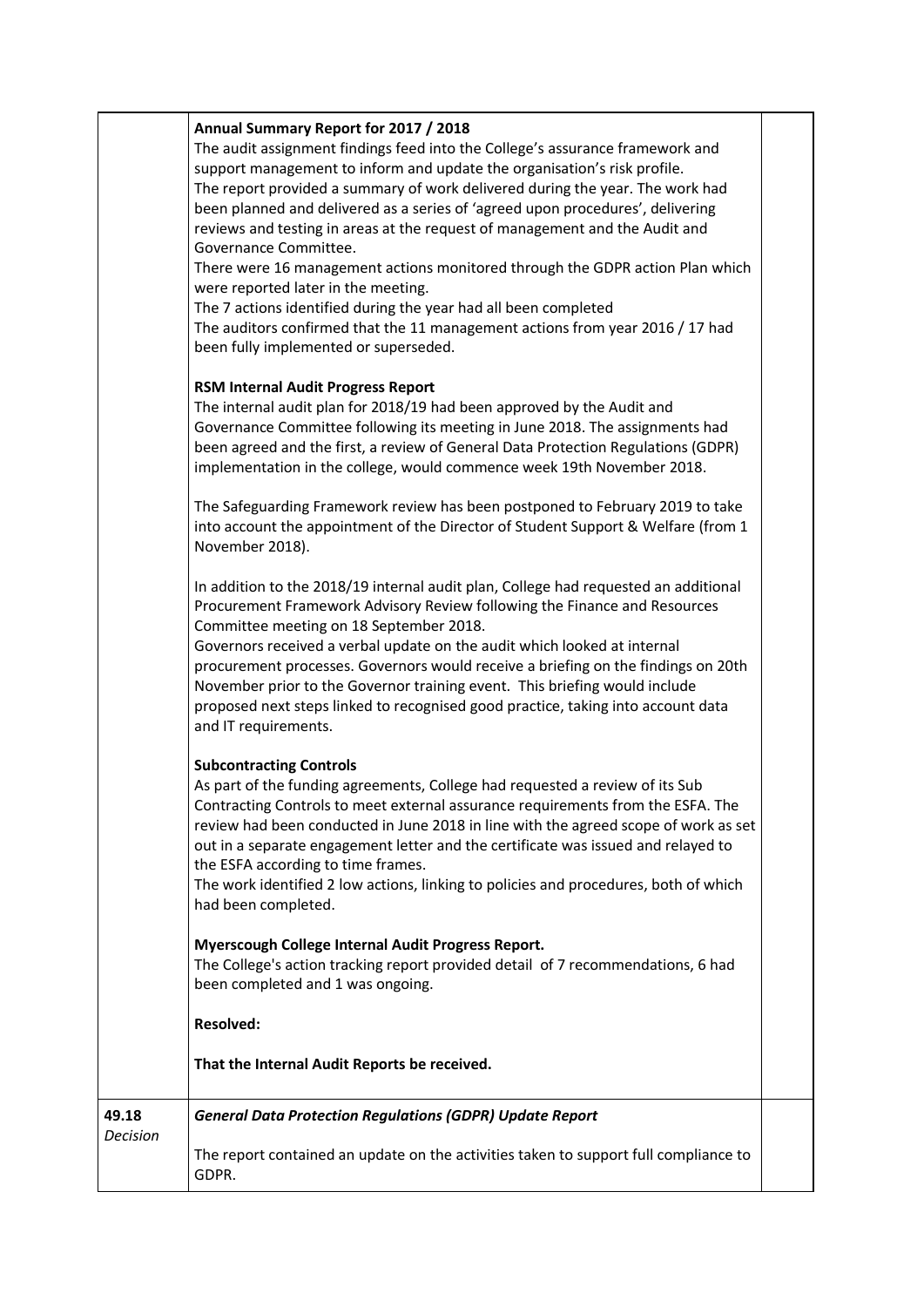|                   | Future actions were outlined with strategies to embed a data secure culture in the<br>College.                                                                                                                                                                                                                                                                                                                                                                                                                                                                                                                                                                                                                                                                                                                                                                                                                                                                                                                                                                                                                          |  |
|-------------------|-------------------------------------------------------------------------------------------------------------------------------------------------------------------------------------------------------------------------------------------------------------------------------------------------------------------------------------------------------------------------------------------------------------------------------------------------------------------------------------------------------------------------------------------------------------------------------------------------------------------------------------------------------------------------------------------------------------------------------------------------------------------------------------------------------------------------------------------------------------------------------------------------------------------------------------------------------------------------------------------------------------------------------------------------------------------------------------------------------------------------|--|
|                   | The Internal Auditors undertook an audit of the College's GDPR preparations in<br>October 2017. The report formed the basis of the action plan for the College GDPR<br>project group. All actions had been completed with the exception of 2 items which<br>were partially complete. The remaining actions linked to data sharing agreements<br>with third parties and to a review of archiving, data storage and retention periods<br>and procedures.                                                                                                                                                                                                                                                                                                                                                                                                                                                                                                                                                                                                                                                                  |  |
|                   | Potential and actual data breaches, all low level, had been investigated and<br>tracked. There had not been any requirement to report to the Information<br>Commissioner.                                                                                                                                                                                                                                                                                                                                                                                                                                                                                                                                                                                                                                                                                                                                                                                                                                                                                                                                               |  |
|                   | Members noted the considerable work undertaken and progress made, which<br>included bespoke staff online training. They commented on an informative, positive<br>report with clear outcomes and wished to relay their thanks to Debbie Clayton,<br>Director of Corporate Services.                                                                                                                                                                                                                                                                                                                                                                                                                                                                                                                                                                                                                                                                                                                                                                                                                                      |  |
|                   | <b>Resolved:</b>                                                                                                                                                                                                                                                                                                                                                                                                                                                                                                                                                                                                                                                                                                                                                                                                                                                                                                                                                                                                                                                                                                        |  |
|                   | That the GDPR Report be received and actions noted.                                                                                                                                                                                                                                                                                                                                                                                                                                                                                                                                                                                                                                                                                                                                                                                                                                                                                                                                                                                                                                                                     |  |
| 50.18<br>Decision | Risk Appetite and Risk Management Plan (Full) 2018 / 2019                                                                                                                                                                                                                                                                                                                                                                                                                                                                                                                                                                                                                                                                                                                                                                                                                                                                                                                                                                                                                                                               |  |
|                   | Audit & Governance Committee gave consideration to the College's<br>Risk Management Framework which comprised the risk appetite statement, risk<br>assessment and risk heat map. Members recognised that risk management is a key<br>enabler to the delivery of the Strategic Objectives and supports the assurance<br>statement in evidencing that all risks are considered.                                                                                                                                                                                                                                                                                                                                                                                                                                                                                                                                                                                                                                                                                                                                           |  |
|                   | Risk Appetite - The section in the Risk Management Policy referring to this states:                                                                                                                                                                                                                                                                                                                                                                                                                                                                                                                                                                                                                                                                                                                                                                                                                                                                                                                                                                                                                                     |  |
|                   | 'The College recognises that, whilst it must take steps to manage and monitor all<br>risks, it must not allow an aversion to risk to prevent it from taking opportunities<br>which will aid its successful and innovative development in line with the Strategic<br>Plan.<br>Its appetite for particular risks will depend not only on the likelihood and effect of<br>the risk (before and after controls) but also on the effects of the risk on its core<br>business if the risk materialises. It will therefore be risk averse in core activities<br>which, if they failed, might jeopardise the solvency of, or seriously undermine the<br>reputation of, the College, but will be risk tolerant in activities where failure would<br>not cause serious financial or reputational damage but where success would lead to<br>significant advantages to the College in achieving its Strategic Plan.<br>In all cases, risk tolerance will be enhanced for developmental activities which will<br>assist the College to develop new markets or enhance reputation even if their full<br>objectives are not achieved.' |  |
|                   | Risk Assessment - Audit & Governance Committee gave attention to the full risk<br>register, a live document that is continuously updated.<br>The risk register is sub-divided into seven areas, being; Strategic, Financial,<br>Curriculum, Governance, Estates, Cross College and Human Resources.<br>The College's committees, at each meeting, review the risk registers appropriate to<br>their respective terms of reference and the Corporation reviews the Highest                                                                                                                                                                                                                                                                                                                                                                                                                                                                                                                                                                                                                                               |  |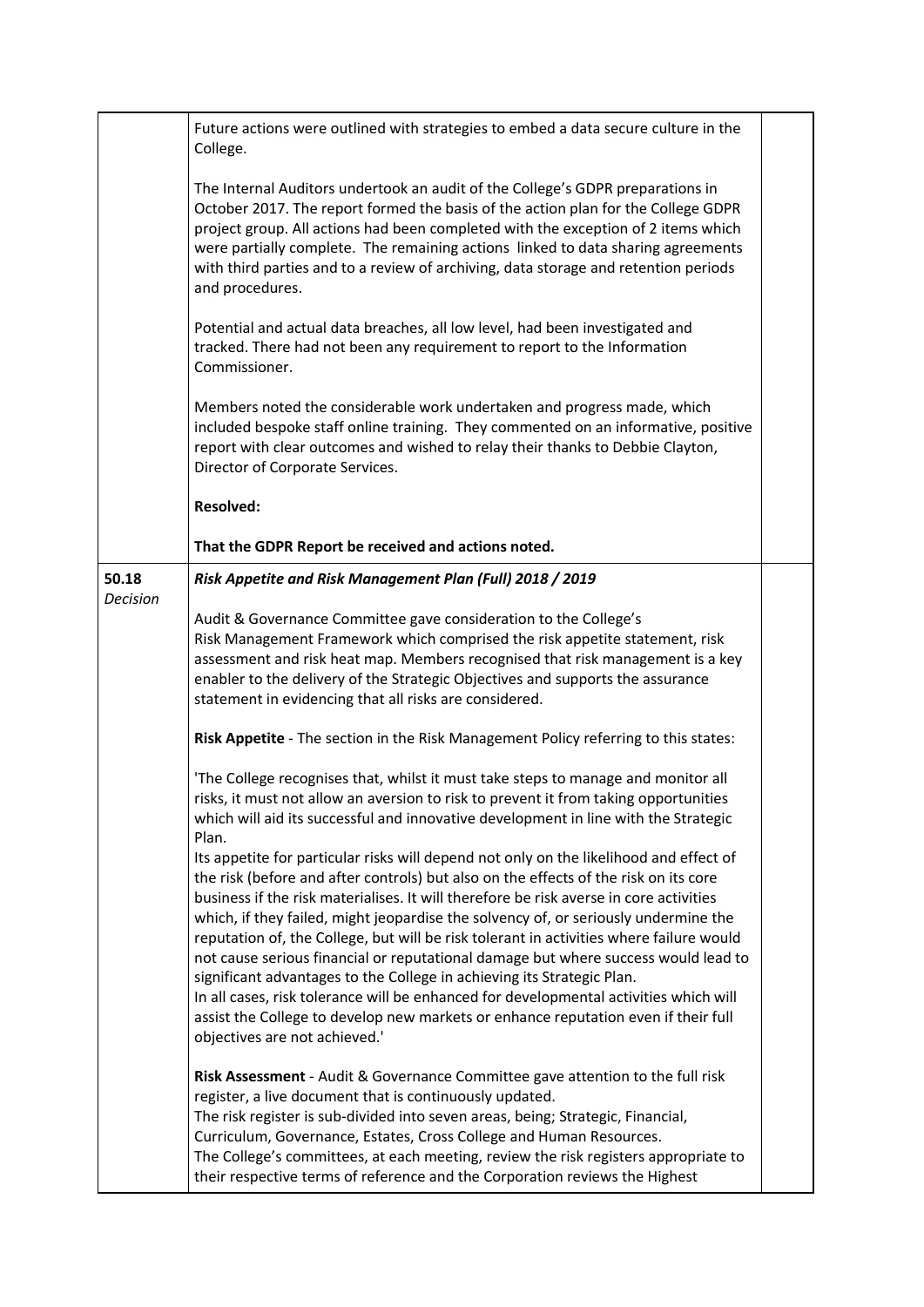|          | Operational Risks.<br>Members noted that during the past 12 months, four new risks had been identified<br>and added to the register.                                                                                                                                                                                                                                                                                                                                                                              |  |
|----------|-------------------------------------------------------------------------------------------------------------------------------------------------------------------------------------------------------------------------------------------------------------------------------------------------------------------------------------------------------------------------------------------------------------------------------------------------------------------------------------------------------------------|--|
|          | Risks are assessed in terms of the likelihood of occurrence and the potential effect<br>should they occur. Risk is measured by considering both likelihood and effect using<br>a scale of 1 to 5. To ensure consistency, the definitions of Risk Scores recommended<br>in the report would be added to the Risk Policy.                                                                                                                                                                                           |  |
|          | Risk heat map - a tool used to present the results of a risk assessment process<br>visually and in a meaningful and concise way by using colours to draw attention to<br>those risks that have the highest residual risk score. The residual risk score is<br>calculated as the multiplication of the residual risk assessment for Likelihood and<br>Effect.                                                                                                                                                      |  |
|          | Members commented on a valuable review taking into account the whole<br>framework. Members welcomed the clarity of reports enhanced through the<br>definitions of the risk scores and colour coded cover summaries, which also<br>indicated trends.                                                                                                                                                                                                                                                               |  |
|          | All proposals were agreed and reports along with an updated Risk Policy would be<br>presented to Corporation at its meeting in December 2018.                                                                                                                                                                                                                                                                                                                                                                     |  |
|          | <b>Resolved:</b>                                                                                                                                                                                                                                                                                                                                                                                                                                                                                                  |  |
|          | That the College Risk Appetite be agreed fit for purpose and commended<br>1.<br>to Corporation for approval.<br>2. That the definitions for the College's Risk Assessment be adopted. and<br>included in a revised Risk Policy which is commended to Corporation for<br>approval.<br>3. Continued use of the risk heat map and the addition of the colour coding<br>to support review and maintenance of the risk registers be noted.                                                                             |  |
| 51.18    | Draft Annual Report of the Audit & Governance Committee 2017 / / 2018                                                                                                                                                                                                                                                                                                                                                                                                                                             |  |
| Decision | The Committee gave consideration to the draft Annual Report of the Audit &<br>Governance Committee to the Principal/Chief Executive and the Corporation for the<br>year 2017 / 2018.                                                                                                                                                                                                                                                                                                                              |  |
|          | Audit & Governance Committee noted that the report reflected Governance matters<br>according to its terms of reference.                                                                                                                                                                                                                                                                                                                                                                                           |  |
|          | In accordance with the Joint Audit Code of Practice the Audit &<br>Governance Committee was required to give assurance to the Board. Members<br>noted that the report stated:                                                                                                                                                                                                                                                                                                                                     |  |
|          | The Audit & Governance Committee is of the view that it has operated effectively<br>and fulfilled its obligations as identified in its Terms of Reference. It is also of the<br>opinion that the College's audit arrangements, the internal control systems, value<br>for money policy and procedures, financial controls, framework of governance, risk<br>management and control are adequate, operating effectively and its processes<br>secure economy, efficiency and effectiveness and can be relied upon.' |  |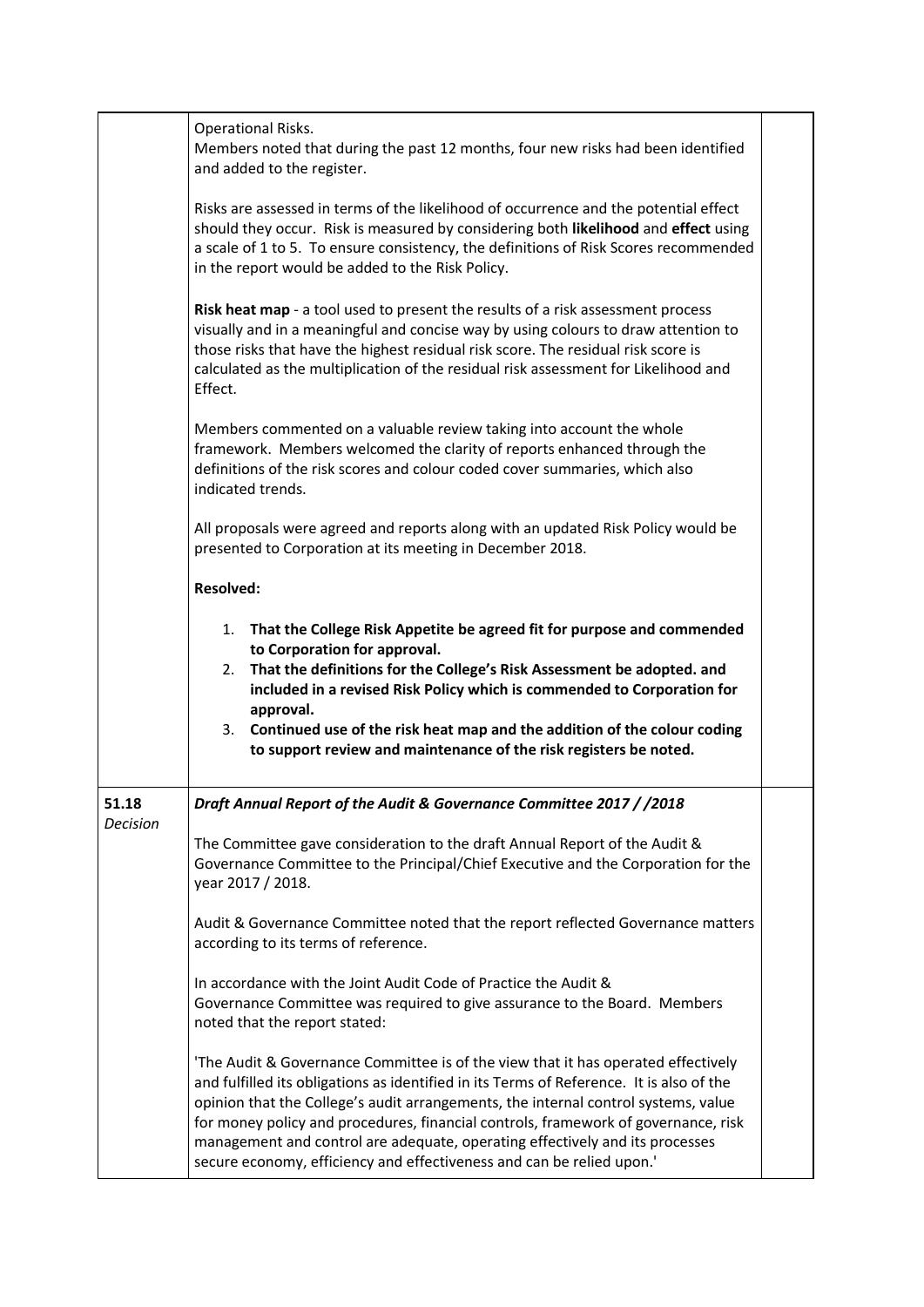|                          | The report would be signed by the Chair of Audit & Governance Committee and<br>commended to Corporation for approval and onward transmission to the funding<br>body.<br>Members gave consideration to the Audit & Governance Committee terms of<br>reference and agreed they remained fit for purpose.<br>Some minor amendments to the report were agreed.                     |  |
|--------------------------|--------------------------------------------------------------------------------------------------------------------------------------------------------------------------------------------------------------------------------------------------------------------------------------------------------------------------------------------------------------------------------|--|
|                          | <b>Resolved:</b>                                                                                                                                                                                                                                                                                                                                                               |  |
|                          | 1. That the draft Annual Report of the Audit & Governance Committee to the<br>Principal / Chief Executive and Corporation for the year ended 31 July<br>2018 be accepted and commended to the Corporation.<br>That the Audit & Governance Committee Constitution and Terms of<br>2.<br>Reference remained fit for purpose.                                                     |  |
| 52.18                    | <b>Data Return Reports</b>                                                                                                                                                                                                                                                                                                                                                     |  |
| Information              | Audit and Governance Committee gave consideration to the reports which listed the<br>completion and timing of statutory returns required by the relevant funding bodies<br>for the end of the year 2017 -2018 and the completed returns for the current year<br>2018-2019.<br>All returns had been submitted on time.                                                          |  |
|                          | <b>Resolved:</b>                                                                                                                                                                                                                                                                                                                                                               |  |
|                          | That the Data Returns Reports be received.                                                                                                                                                                                                                                                                                                                                     |  |
| 53.18                    | <b>ESFA Subcontracting Report</b>                                                                                                                                                                                                                                                                                                                                              |  |
| Decision                 | The ESFA requires providers who subcontract a defined level of provision to obtain a<br>report from an external auditor on the arrangements in place to manage and control<br>their subcontractors. Myerscough falls into this category and as required, RSM<br>had reviewed the College's Sub Contracting Controls to provide the necessary report<br>and external assurance. |  |
|                          | The work had identified 2 low level actions, linking to policies and procedures, both<br>had been completed.                                                                                                                                                                                                                                                                   |  |
|                          | <b>Resolved:</b>                                                                                                                                                                                                                                                                                                                                                               |  |
|                          | That the ESFA subcontracting Report be received.                                                                                                                                                                                                                                                                                                                               |  |
| 54.18<br><b>Decision</b> | <b>Senior Staff Remuneration Code</b>                                                                                                                                                                                                                                                                                                                                          |  |
|                          | Members gave consideration to the AoC consultation document which contained<br>proposed changes to the Code of Good Governance through the introduction of a<br>Senior Staff Remuneration Code. The Code of Good Governance had previously<br>been adopted by the Corporation.                                                                                                 |  |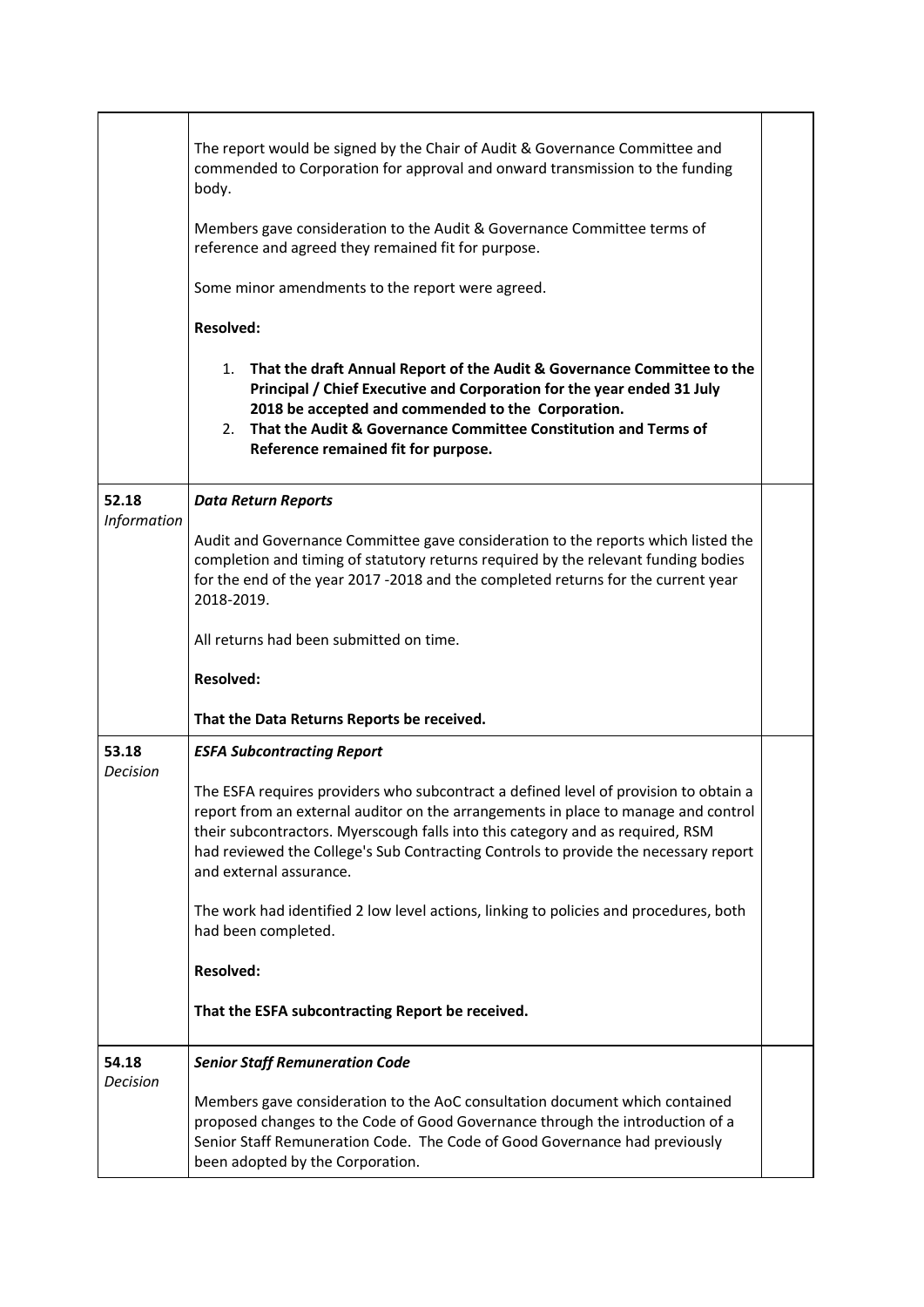|                          | Corporation, at its meeting in October had asked members to make comment to the<br>Clerk and had referred the document to Audit & Governance Committee for<br>consideration and response, which was required by 27 November 2018.<br>The document states, 'By visibly adopting the Remuneration Code, governing bodies<br>demonstrate leadership and stewardship in relation to remuneration within their<br>institutions and, in doing so help to protect institutional reputation and provide<br>greater assurances to key stakeholders and partners, including the student<br>community and wider society.'<br>Members instructed the Clerk to seek clarity on the definition of senior staff, was it a<br>senior post holder as recognised by the College or otherwise?<br><b>Resolved:</b><br>That the Clerk be instructed to respond to the consultation document. |  |
|--------------------------|--------------------------------------------------------------------------------------------------------------------------------------------------------------------------------------------------------------------------------------------------------------------------------------------------------------------------------------------------------------------------------------------------------------------------------------------------------------------------------------------------------------------------------------------------------------------------------------------------------------------------------------------------------------------------------------------------------------------------------------------------------------------------------------------------------------------------------------------------------------------------|--|
| 55.18                    | <b>Teachers Pension Report</b>                                                                                                                                                                                                                                                                                                                                                                                                                                                                                                                                                                                                                                                                                                                                                                                                                                           |  |
| <b>Decision</b>          | Audit & Governance Committee received the Teachers Pension Report.                                                                                                                                                                                                                                                                                                                                                                                                                                                                                                                                                                                                                                                                                                                                                                                                       |  |
|                          | Corporation noted that RSM had provided an independent reasonable assurance<br>report in connection with the Teachers' Pensions Contributions for the year ended<br>31 March 2018 which had been submitted to the ESFA in accordance with their time<br>frame.                                                                                                                                                                                                                                                                                                                                                                                                                                                                                                                                                                                                           |  |
|                          | <b>Resolved:</b>                                                                                                                                                                                                                                                                                                                                                                                                                                                                                                                                                                                                                                                                                                                                                                                                                                                         |  |
|                          | That the Teachers Pension Report be noted.                                                                                                                                                                                                                                                                                                                                                                                                                                                                                                                                                                                                                                                                                                                                                                                                                               |  |
| 56.18<br><b>Decision</b> | <b>Report on Chairs Action</b>                                                                                                                                                                                                                                                                                                                                                                                                                                                                                                                                                                                                                                                                                                                                                                                                                                           |  |
|                          | Audit & Governance gave consideration to the Chair's Action Report which had been<br>brought to the meeting at the request of the Chair.                                                                                                                                                                                                                                                                                                                                                                                                                                                                                                                                                                                                                                                                                                                                 |  |
|                          | The report contained an extract from the Standing Orders which gave the<br>parameters in which the Chair's Action option could be used.                                                                                                                                                                                                                                                                                                                                                                                                                                                                                                                                                                                                                                                                                                                                  |  |
|                          | The Clerk outlined the framework and advised on best practice.                                                                                                                                                                                                                                                                                                                                                                                                                                                                                                                                                                                                                                                                                                                                                                                                           |  |
|                          | In general the use of Chair's Action is confined to instances were an immediate<br>authorisation is needed in lieu of a decision from the full Corporation. In any event<br>such a decision must be reported to the next meeting of the Corporation where it<br>should be endorsed.                                                                                                                                                                                                                                                                                                                                                                                                                                                                                                                                                                                      |  |
|                          | Once a Chair has taken a decision to implement Chair's Action the full Corporation<br>would be unable, usually, to reverse that decision once it had been<br>implemented. Corporation disagreement with a Chair's Action could raise<br>leadership issues.                                                                                                                                                                                                                                                                                                                                                                                                                                                                                                                                                                                                               |  |
|                          | Two recent issues occurred following a discussion at Finance and Resources<br>Committee where the Committee wished the decisions to be implemented                                                                                                                                                                                                                                                                                                                                                                                                                                                                                                                                                                                                                                                                                                                       |  |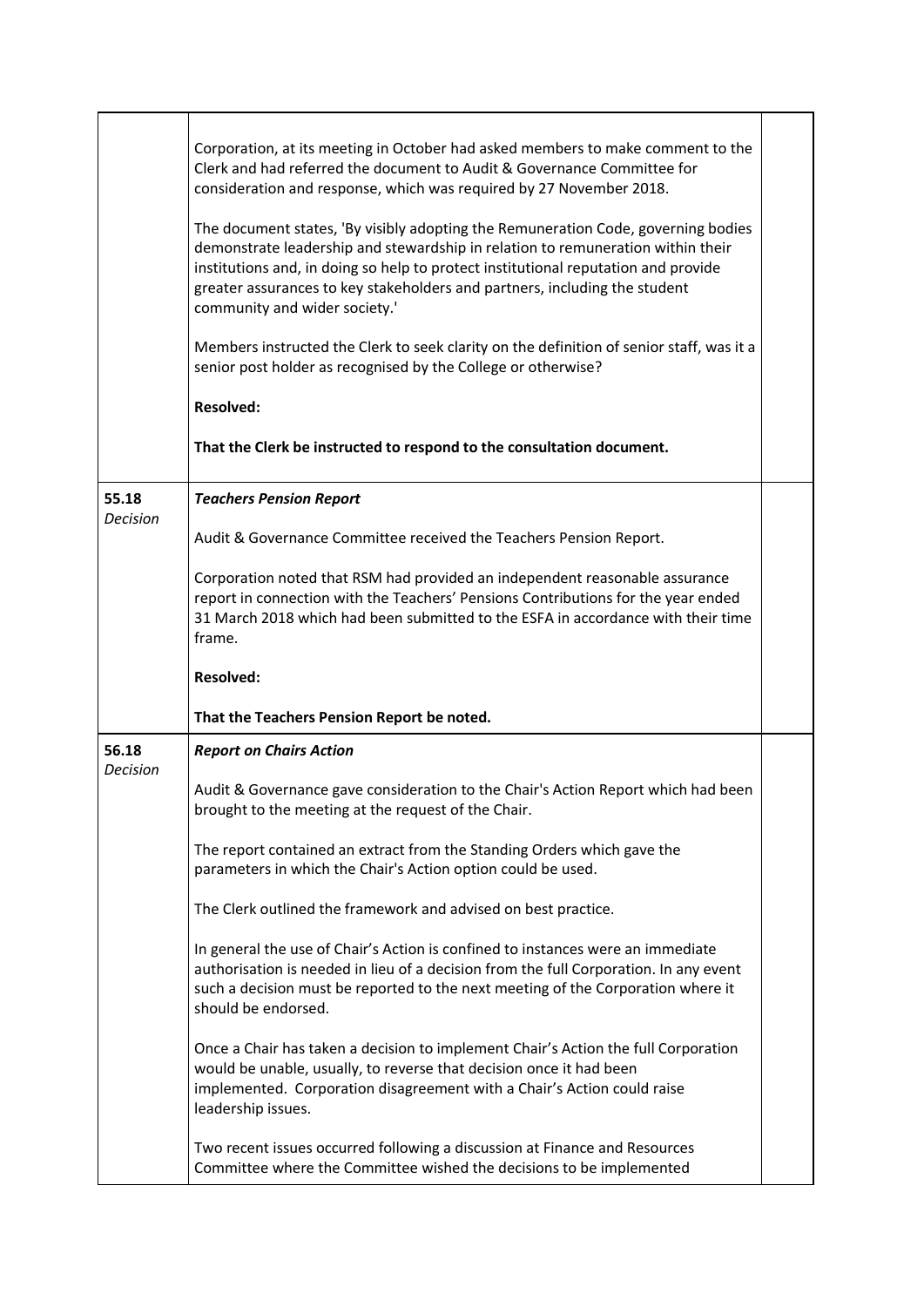| The third issue was the approval of a subcontracting policy, agreed by both the Chair |
|---------------------------------------------------------------------------------------|
|                                                                                       |
|                                                                                       |
|                                                                                       |
|                                                                                       |
|                                                                                       |
|                                                                                       |
|                                                                                       |
|                                                                                       |
|                                                                                       |
|                                                                                       |
|                                                                                       |
|                                                                                       |
|                                                                                       |
|                                                                                       |
|                                                                                       |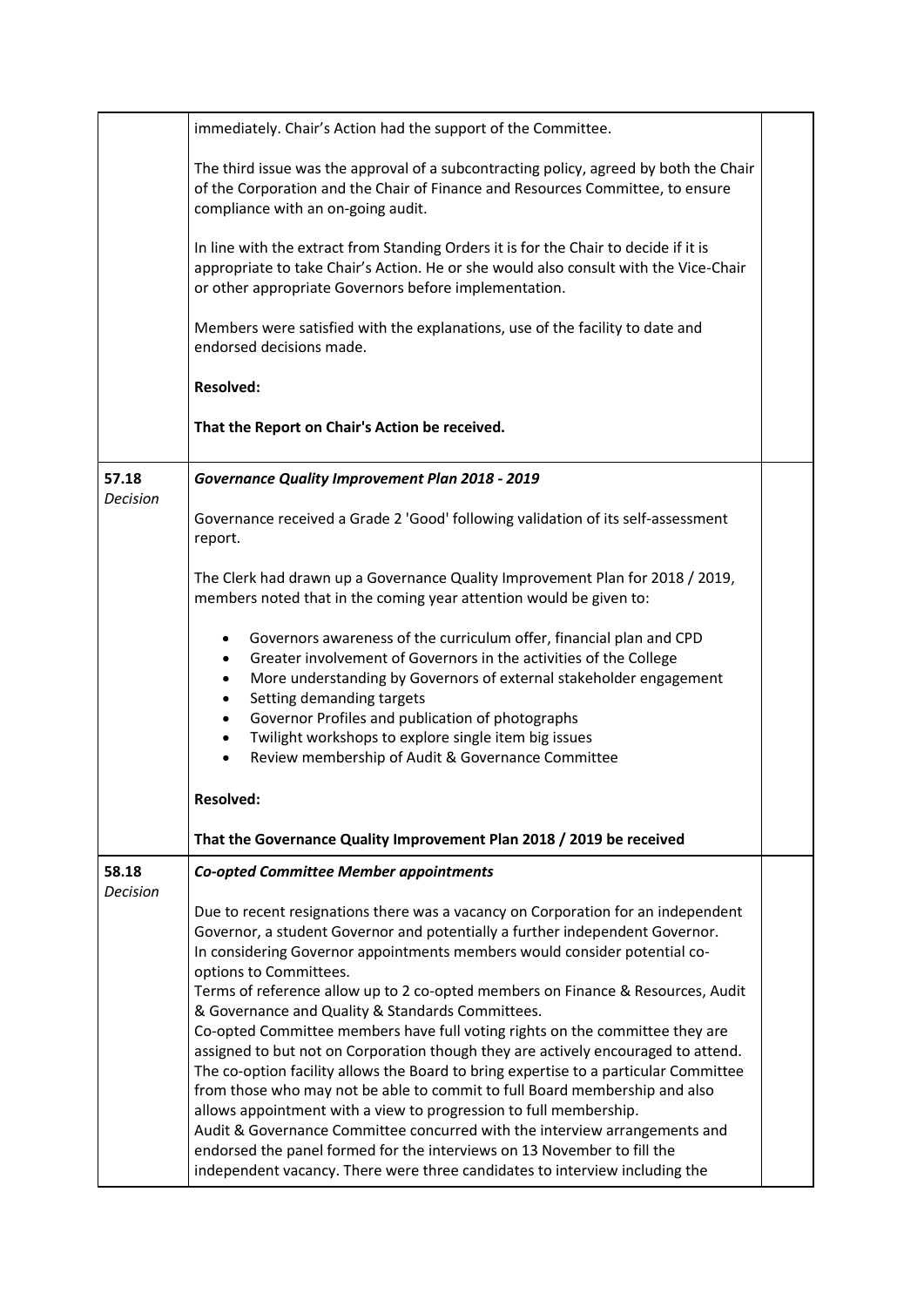|                          | current Audit & Governance Co-opted Committee member. Members noted the<br>intention to recruit to Audit & Governance as there was need<br>for increased membership on this Committee.<br>Barbara Godby's 1 year term of office ceases on 31 December 2018. Should she not                                                                                                                                                                                                                                          |  |
|--------------------------|---------------------------------------------------------------------------------------------------------------------------------------------------------------------------------------------------------------------------------------------------------------------------------------------------------------------------------------------------------------------------------------------------------------------------------------------------------------------------------------------------------------------|--|
|                          | be recruited as an independent Governor, members recommended she be<br>reappointed as a co-opted member of Audit & Governance Committee.<br><b>Resolved:</b>                                                                                                                                                                                                                                                                                                                                                        |  |
|                          |                                                                                                                                                                                                                                                                                                                                                                                                                                                                                                                     |  |
|                          | 1. That the arrangements for the interviews be agreed<br>That Corporation be recommended to re-appoint Barbara Godby as a Co-<br>2.<br>opted Committee member to Audit & Governance Committee for a second<br>1 year term commencing 1 January 2019 should she not be appointed as<br>an independent Governor following 13 November interview.                                                                                                                                                                      |  |
| 59.18<br><b>Decision</b> | Annual Review of the Decision Making Process of the Corporation                                                                                                                                                                                                                                                                                                                                                                                                                                                     |  |
|                          | The Provider Financial Assurance (PFA) review of the effectiveness of financial<br>management and governance at Myerscough, undertaken in January 2003,<br>recommended that the Corporation carry out a full review of its decision making<br>processes annually. This requirement arises from the press release issued by<br>Baroness Blackstone in April 1999 which stated that each college must review<br>annually its decision making process and such reviews must be recorded in the<br>Corporation minutes. |  |
|                          | Audit & Governance Committee was asked to consider the following that make up<br>the overall decision making process and recommend for approval.<br><b>Corporation Structure</b><br><b>Instrument and Articles of Government</b><br><b>Standing Orders</b><br><b>Code of Conduct</b>                                                                                                                                                                                                                                |  |
|                          | During this cycle of meetings all Committees are asked to consider their Terms of<br>Reference to ensure they remain fit for purpose. The Terms of Reference for<br>the Audit and Governance Committee appeared as part of the Annual Report<br>considered earlier in the meeting. Approval dates would be recorded on the<br>Committee Terms of Reference.                                                                                                                                                         |  |
|                          | The Clerk was reviewing the Boards umbrella document, the Instrument and Articles<br>of Government, and would bring such to the February 2019 Audit & Governance<br>Committee meeting for consideration and approval of any changes.<br><b>Resolved:</b>                                                                                                                                                                                                                                                            |  |
|                          | That the Committee expressed its satisfaction with the above and agreed<br>1.<br>that the documents attached to the decision making processes remained<br>fit for purpose.<br>2. That the review of the Instrument & Articles of Government be submitted<br>to the next Audit & Governance meeting in February 2019 following<br>review.                                                                                                                                                                            |  |